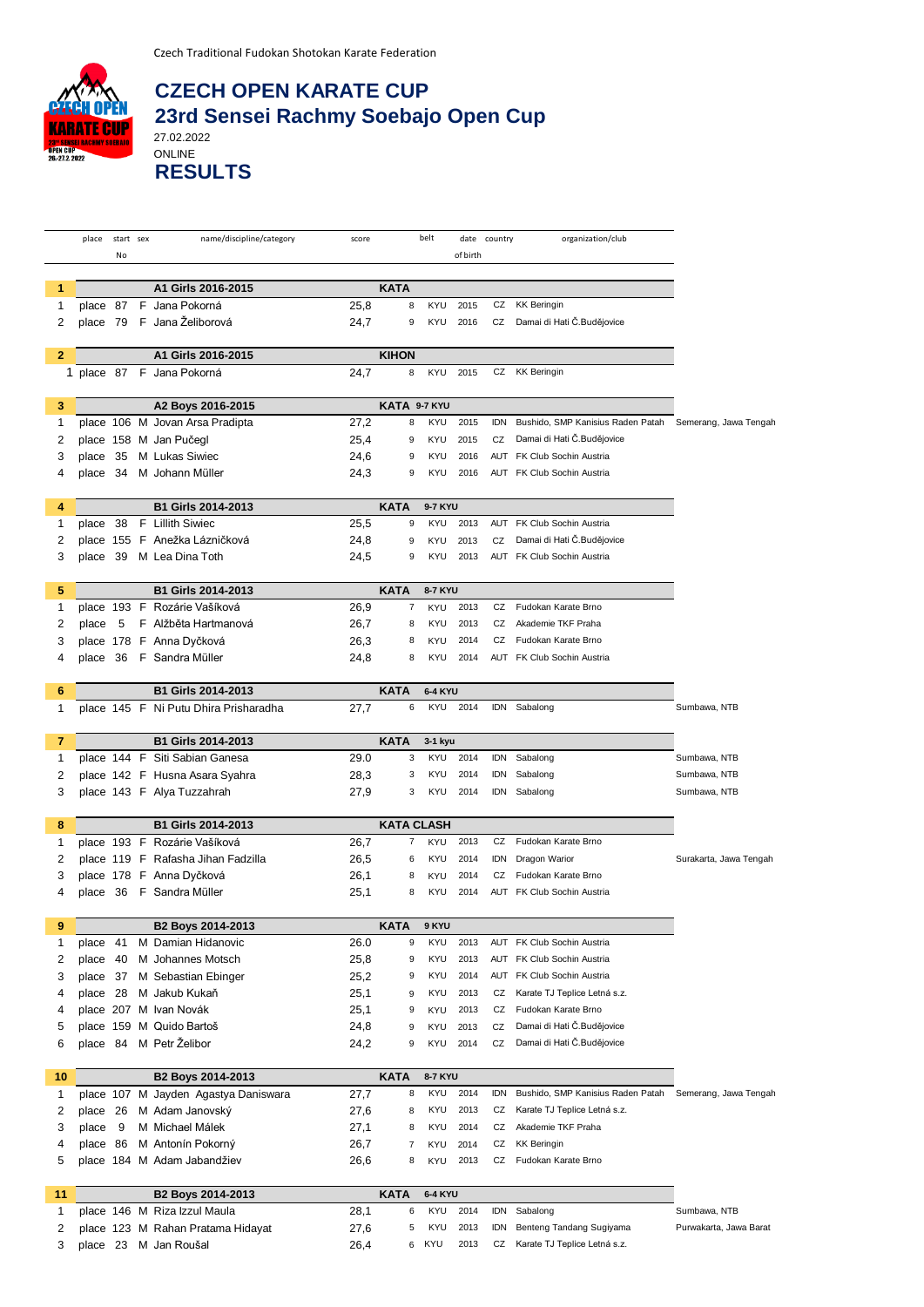| 4            |              |   | place 42 M Emanuel Beganovic                              | 25,9 | 6                                      | KYU            | 2013     |            | AUT FK Club Sochin Austria     |                                               |
|--------------|--------------|---|-----------------------------------------------------------|------|----------------------------------------|----------------|----------|------------|--------------------------------|-----------------------------------------------|
| 12           |              |   | B2 Boys 2014-2013                                         |      | <b>KATA</b>                            | 3-1 kyu        |          |            |                                |                                               |
| $\mathbf{1}$ |              |   | place 141 M Choirul Ihsan                                 | 29,3 | 3                                      | KYU            | 2014     |            | IDN Sabalong                   | Sumbawa, NTB                                  |
|              |              |   |                                                           |      |                                        |                |          |            |                                |                                               |
| 13<br>1      |              |   | B2 Boys 2014-2013<br>place 139 M Ignasius Aditia Napitu   | 28,1 | <b>KATA CLASH</b><br>8                 | <b>KYU</b>     | 2013     | idn        | Rajawali Tandang Sugiyama      | Karawang, Jawa Barat                          |
| 2            |              |   | place 136 M Marvin Junius Tapa Tambunan                   | 27,5 | 8                                      | KYU            | 2014     | <b>IDN</b> | Rajawali Tandang Sugiyama      | Karawang, Jawa Barat                          |
| 3            |              |   | place 138 M Grogorius Gunawan Sipayung                    | 27,4 | 8                                      | KYU            | 2013     | idn        | Rajawali Tandang Sugiyama      | Karawang, Jawa Barat                          |
| 4            |              |   | place 103 M Rere Akbar Syahputra                          | 27,3 | 6                                      | KYU            | 2013     | idn        | Imanan Traditional Karate Club | Cikarang Selatan, Bekasi                      |
| 5            |              |   | place 114 M Gusti Arya Tirto Nugroho                      | 27,1 | 6                                      | KYU            | 2013     | <b>IDN</b> | Dragon Warior                  | Surakarta, Jawa Tengah                        |
| 5            |              |   | place 118 M Raufa Alfareza Asshidig                       | 27,1 | 6                                      | KYU            | 2013     | idn        | Dragon Warior                  | Surakarta, Jawa Tengah                        |
| 6            |              |   | place 184 M Adam Jabandžiev                               | 27.0 | 8                                      | KYU            | 2013     | CZ         | Fudokan Karate Brno            |                                               |
| 7            | place 26     |   | M Adam Janovský                                           | 26,9 | 8                                      | KYU            | 2013     | CZ         | Karate TJ Teplice Letná s.z.   |                                               |
| 8            |              |   | place 23 M Jan Roušal                                     | 26,8 | 6                                      | KYU            | 2013     | CZ         | Karate TJ Teplice Letná s.z.   |                                               |
| 9            |              |   | place 42 M Emanuel Beganovic                              | 26,3 | 6                                      | KYU            | 2013     | AUT        | FK Club Sochin Austria         |                                               |
| 10           |              |   | place 207 M Ivan Novák                                    | 24,9 | 9                                      | <b>KYU</b>     | 2013     | CZ         | Fudokan Karate Brno            |                                               |
| 14           |              |   | B2 Boys 2014-2013                                         |      | <b>KIHON</b>                           |                |          |            |                                |                                               |
| 1            |              |   | place 139 M Ignasius Aditia Napitu                        | 28,1 | 8                                      | KYU            | 2013     |            | IDN Rajawali Tandang Sugiyama  | Karawang, Jawa Barat                          |
| 2            |              |   | place 102 M Muhammad Faiz Al Fatih                        | 27,7 | 5                                      | KYU            | 2014     | idn        | Imanan Traditional Karate Club | Cikarang Selatan, Bekasi                      |
| 3            | place 23     |   | M Jan Roušal                                              | 27,3 | 6                                      | KYU            | 2013     | CZ         | Karate TJ Teplice Letná s.z.   |                                               |
| 4            |              |   | place 26 M Adam Janovský                                  | 27,2 | 8                                      | KYU            | 2013     | CZ         | Karate TJ Teplice Letná s.z.   |                                               |
| 5            |              |   | place 138 M Gregorius Gunawan Sipayung                    | 27,1 | 8                                      | KYU            | 2013     | idn        | Rajawali Tandang Sugiyama      | Karawang, Jawa Barat                          |
| 6            |              |   | place 128 M Rendy Agustinus Manullang                     | 27.0 | 8                                      | KYU            | 2013     | idn        | Rajawali Tandang Sugiyama      | Karawang, Jawa Barat                          |
| 7            |              |   | place 86 M Antonín Pokorný                                | 26,5 | 7                                      | KYU            | 2014     | CZ         | <b>KK Beringin</b>             |                                               |
| 8            |              |   | place 123 M Rahan Pratama Hidayat                         | 26.0 | 5                                      | <b>KYU</b>     | 2013     | idn        | Benteng Tandang Sugiyama       | Purwakarta, Jawa Barat                        |
| 9            |              |   | place 42 M Emanuel Beganovic                              | 24,9 | 6                                      | KYU            | 2013     | AUT        | FK Club Sochin Austria         |                                               |
| 15           |              |   | B2 Boys 2014-2013                                         |      | <b>TEAM KATA BOYS</b>                  |                |          |            |                                |                                               |
| 1            | 42<br>place  |   | M Emanuel Beganovic                                       | 24,8 | 6                                      | <b>KYU</b>     | 2013     |            | AUT FK Club Sochin Austria     |                                               |
| 1            | place<br>-40 |   | M Johannes Motsch                                         |      | 9                                      | <b>KYU</b>     | 2013     |            | AUT FK Club Sochin Austria     |                                               |
| 1            | place 41     |   | M Damian Hidanovic                                        |      | 9                                      | KYU            | 2013     |            | AUT FK Club Sochin Austria     |                                               |
| 16           |              |   | C1 Girls 2012-2011                                        |      | <b>KATA</b>                            | <b>9-7 KYU</b> |          |            |                                |                                               |
| 1            | 29<br>place  |   | F Karla Hnátková                                          | 25,9 | 9                                      | KYU            | 2012 CZ  |            | Karate TJ Teplice Letná s.z.   |                                               |
| 2            |              |   | place 170 F Mia Cibuliaková                               | 25,5 | 9                                      | KYU            | 2012     | CZ         | Fudokan Karate Brno            |                                               |
| 3            | place 81     |   | F Kateřina Tvrzická                                       | 23,9 | 9                                      | KYU            | 2012     | CZ         | Damai di Hati Č.Budějovice     |                                               |
| 17           |              |   | C1 Girls 2012-2011                                        |      | <b>KATA</b>                            | 8-7 KYU        |          |            |                                |                                               |
| $\mathbf{1}$ |              |   | place 156 F Petra Srbená                                  | 26,6 | $\overline{7}$                         |                | KYU 2012 |            | CZ Damai di Hati Č.Budějovice  |                                               |
| 2            | 45<br>place  |   | F Katharina Kolm                                          | 26.0 |                                        | KYU            | 2012     | AUT        | FK Club Sochin Austria         |                                               |
| 3            | place 50     |   | F Laura Lajza                                             | 25,8 | 7                                      | KYU            | 2011     |            | AUT FK Club Sochin Austria     |                                               |
| 4            |              |   | place 157 F Hedvika Kratochvílová                         | 25,7 | 8                                      | KYU            | 2012     | CZ         | Damai di Hati Č.Budějovice     |                                               |
| 5            |              |   | place 172 F Eliška Dvořáková                              | 25,5 | 8                                      | <b>KYU</b>     | 2012     | CZ         | Fudokan Karate Brno            |                                               |
| 6            | place 7      |   | M Klára Pozdílková                                        | 24,8 | 7                                      | KYU            | 2011     | CZ         | Akademie TKF Praha             |                                               |
| 18           |              |   | C1 Girls 2012-2011                                        |      | <b>KATA</b>                            | <b>6-4 KYU</b> |          |            |                                |                                               |
| 1            | 6<br>place   | F | Jana Zubinová                                             | 27,8 | 6                                      | KYU            | 2012     | CZ         | Akademie TKF Praha             |                                               |
| 2            |              |   | place 135 F Farah Syarifa Aqilla                          | 27,1 | 6                                      | KYU            | 2012     |            | IDN Benteng Tandang Sugiyama   | Purwakarta, Jawa Barat                        |
|              |              |   |                                                           |      |                                        |                |          |            |                                |                                               |
| 19<br>1      |              |   | C1 Girls 2012-2011<br>place 150 F Syakilla Sheva Ramadani | 29,8 | <b>KATA</b><br>$\overline{\mathbf{c}}$ | 3-1 KYU<br>KYU | 2011     | <b>IDN</b> | Sabalong                       | Sumbawa, NTB                                  |
| 2            |              |   | place 137 F Chilla Nabia Muharandi                        | 27,1 | 3                                      | KYU            | 2012     | idn        | Benteng Tandang Sugiyama       | Purwakarta, Jawa Barat                        |
|              |              |   |                                                           |      |                                        |                |          |            |                                |                                               |
| 20           |              |   | C1 Girls 2012-2011                                        |      | <b>KATA CLASH</b>                      |                |          |            |                                |                                               |
| 1            |              |   | place 125 F Rayyania Yadia Amali                          | 27.0 | 4                                      | <b>KYU</b>     | 2012     | idn        | Benteng Tandang Sugiyama       | Purwakarta, Jawa Barat                        |
| 2            |              |   | place 116 F Azarine Ayu Zaneta                            | 26,8 | 6                                      | KYU            | 2012     | <b>IDN</b> | Dragon Warior                  | Surakarta, Jawa Tengah                        |
| 3            |              |   | place 105 F Melvina Lakeisha                              | 26,7 | 6                                      | KYU            | 2011     | idn        | Imanan Traditional Karate Club | Cikarang Selatan, Bekasi                      |
| 21           |              |   | C1 Girls 2012-2011                                        |      | <b>KIHON</b>                           |                |          |            |                                |                                               |
| 1            | place 104    |   | F Leila Naurah Salsabila                                  | 28,1 | 7                                      | KYU            | 2012     | <b>IDN</b> | Imanan Traditional Karate Club | Cikarang Selatan, Bekasi                      |
| 2            | 6<br>place   |   | F Jana Zubinová                                           | 26,9 | 6                                      | KYU            | 2012     | CZ         | Akademie TKF Praha             |                                               |
| 3            |              |   | place 156 F Petra Srbená                                  | 26,8 | 7                                      | KYU            | 2012     | CZ         | Damai di Hati Č.Budějovice     |                                               |
| 4            | place 50     |   | F Laura Lajza                                             | 25,7 | 7                                      | <b>KYU</b>     | 2011     |            | AUT FK Club Sochin Austria     |                                               |
| 5            |              |   | place 45 F Katharina Kolm                                 | 25,6 | 7                                      | KYU            | 2012     |            | AUT FK Club Sochin Austria     |                                               |
| 22           |              |   | C2 Boys 2012-2011                                         |      | <b>KATA</b>                            | 9 KYU          |          |            |                                |                                               |
| 1            | 99<br>place  |   | M M. Fattah A.T                                           | 27,9 | 9                                      | KYU            | 2012     | idn        | Sman Gaul Kayuagung            | Kayuagung Ogan Komering Ilir Sumatera Selatar |
| 2            | place 31     |   | M Max Beránek                                             | 26,9 | 9                                      | KYU            | 2012     | CZ         | Karate TJ Teplice Letná s.z.   |                                               |
| 3            |              |   | place 30 M Bao-Nhien Doan                                 | 26,7 | 9                                      | KYU            | 2011     | CZ         | Karate TJ Teplice Letná s.z.   |                                               |

place 177 M Tomáš Veselý 26,4 9 KYU 2012 CZ Fudokan Karate Brno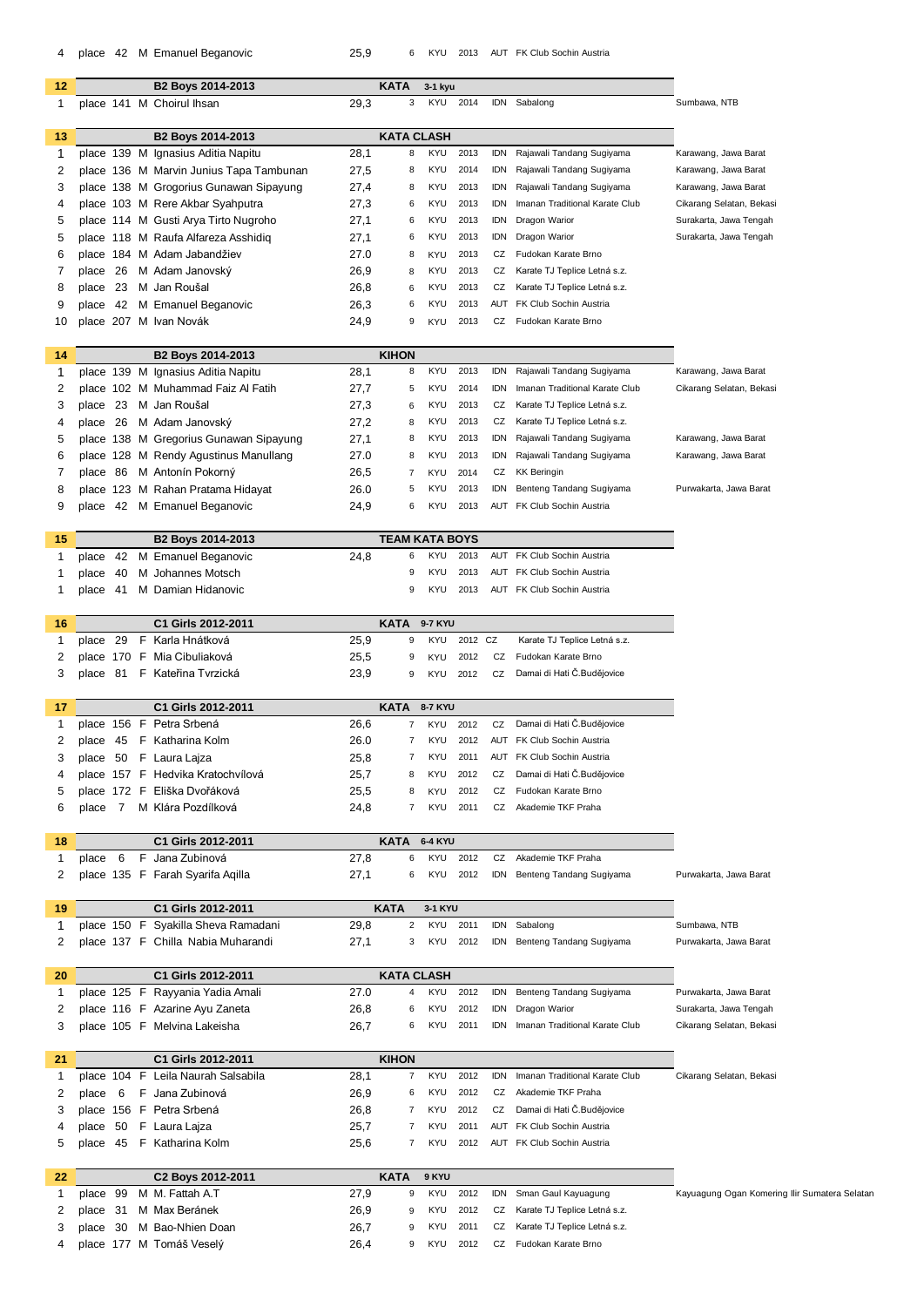|  | 5 place 83 M Lukáš Kalina    | 26.0 |  |  | 9 KYU 2012 CZ Damai di Hati Č.Budějovice |
|--|------------------------------|------|--|--|------------------------------------------|
|  | 6 place 160 M Michal Mertlík | 25.6 |  |  | 9 KYU 2012 CZ Damai di Hati Č.Budějovice |
|  | 7 place 202 M Michal Mazálek | 25.3 |  |  | 9 KYU 2012 CZ Fudokan Karate Brno        |
|  | 8 place 173 M Adam Zíma      | 25.2 |  |  | 9 KYU 2011 CZ Fudokan Karate Brno        |
|  | 9 place 43 M Maximilian Erb  | 25.1 |  |  | 9 KYU 2012 AUT FK Club Sochin Austria    |
|  |                              |      |  |  |                                          |

| 23   |          | C <sub>2</sub> Boys 2012-2011          |      | KATA | 8-7 KYU |      |    |                                          |                     |
|------|----------|----------------------------------------|------|------|---------|------|----|------------------------------------------|---------------------|
|      | place 71 | M Gustavo Brazão                       | 29.2 | 7    | KYU     | 2011 |    | PRT Amicale Karate Portugal Martial Arts |                     |
|      | place 47 | M Efe Yigit                            | 28.4 |      | KYU     | 2011 |    | AUT FK Club Sochin Austria               |                     |
| 3    | place 49 | M Diego Nikollbibai                    | 28,3 | 8    | KYU     | 2011 |    | AUT FK Club Sochin Austria               |                     |
| 4    | place 27 | M Jan Prokš                            | 28,2 | 8    | KYU     | 2012 | CZ | Karate TJ Teplice Letná s.z.             |                     |
| 5    |          | place 127 M Chrismen Albertus Sipayung | 28,1 | 8    | KYU     | 2011 |    | IDN Rajawali Tandang Sugiyama            | Karawang, Jawa Bara |
| 6    |          | place 205 M Vincent Musil              | 27.5 |      | KYU     | 2012 | CZ | Fudokan Karate Brno                      |                     |
|      |          | place 174 M Jan Zelený                 | 26,8 | 8    | KYU     | 2011 | CZ | Fudokan Karate Brno                      |                     |
| 8    | place 44 | M Laurenz Graichen                     | 26,7 | 8    | KYU     | 2012 |    | AUT FK Club Sochin Austria               |                     |
| 9    |          | place 194 M Davie Tabarka              | 26.0 | 8    | KYU     | 2011 | CZ | Fudokan Karate Brno                      |                     |
| "10∶ |          | place 189 M Matěi Kučera               | 25.6 | 8    | KYU     | 2012 | CZ | Fudokan Karate Brno                      |                     |

| 24 |              | C <sub>2</sub> Boys 2012-2011     | <b>KATA</b> |    | 6-4 KYU |      |     |                               |              |
|----|--------------|-----------------------------------|-------------|----|---------|------|-----|-------------------------------|--------------|
|    | place 4      | M Filip Hartman                   | 30,4        | 4  | KYU     | 2011 | CZ  | Akademie TKF Praha            |              |
| 2  | 8<br>place   | M Jakub Urík                      | 30,3        | 4  | KYU     | 2011 | CZ  | Akademie TKF Praha            |              |
| 3  |              | place 149 M M. Rayyanto Ganapatih | 29,4        | 6  | KYU     | 2012 |     | IDN Sabalong                  | Sumbawa, NTB |
| 4  |              | place 48 F Nico Dirnberger        | 28,6        | 6. | KYU     | 2011 |     | AUT FK Club Sochin Austria    |              |
| 5  | place 10     | M Martin Málek                    | 28,4        | 5  | KYU     | 2011 | CZ  | Akademie TKF Praha            |              |
| 5  |              | place 67 M Ondřej Pavelka         | 28,4        | 5  | KYU     | 2011 | CZ  | EHK Ústí                      |              |
| 6  |              | place 171 M Filip Červený         | 28,1        | 6  | KYU     | 2012 | CZ  | Fudokan Karate Brno           |              |
|    | -46<br>place | M Josef Miedl                     | 27.9        | 5. | KYU     | 2012 | AUT | <b>FK Club Sochin Austria</b> |              |

| 25 | C <sub>2</sub> Boys 2012-2011 |      | KATA 3-1 KYU |                                         |              |
|----|-------------------------------|------|--------------|-----------------------------------------|--------------|
|    | place 154 M Azril Febriano    | 30.9 | 3 KYU 2011   | IDN Sabalong                            | Sumbawa, NTB |
|    | place 17 M Štěpán Grambal     | 29.4 |              | 3 KYU 2011 CZ Ninkenshin Karate Litovel |              |
|    | place 18 M Vojtěch Grambal    | 29.3 |              | 3 KYU 2011 CZ Ninkenshin Karate Litovel |              |

| 26 | C <sub>2</sub> Boys 2012-2011   |      | <b>KATA CLASH</b> |      |                                 |                       |
|----|---------------------------------|------|-------------------|------|---------------------------------|-----------------------|
|    | place 147 M Ikhsan Hafiz Irawan | 30,4 | <b>KYU</b><br>5   | 2012 | IDN<br>Sabalong                 | Sumbawa, NTB          |
|    | M Filip Hartman<br>4<br>place   | 30,2 | KYU<br>4          | 2011 | CZ<br>Akademie TKF Praha        |                       |
|    | 18 M Vojtěch Grambal<br>place   | 29,7 | <b>KYU</b><br>3   | 2011 | Ninkenshin Karate Litovel<br>CZ |                       |
| 4  | place 17 M Štěpán Grambal       | 29,6 | KYU<br>3          | 2011 | Ninkenshin Karate Litovel<br>CZ |                       |
| 5  | place 129 M Surya Pagi Asa      | 29,1 | KYU<br>3          | 2011 | IDN<br>Benteng Tandang Sugiyama | Purwakarta, Jawa Bara |
| 6  | place 171 M Filip Červený       | 28.3 | 6.<br>KYU         | 2012 | Fudokan Karate Brno<br>CZ       |                       |
|    |                                 |      |                   |      |                                 |                       |

| 27 |          |     | C <sub>2</sub> Boys 2012-2011 |      | <b>KIHON</b> |            |      |     |                               |
|----|----------|-----|-------------------------------|------|--------------|------------|------|-----|-------------------------------|
|    | place    | 4   | M Filip Hartman               | 29,9 | 4            | KYU        | 2011 | CZ  | Akademie TKF Praha            |
| 2  | place    |     | 17 M Štěpán Grambal           | 29,8 | 3            | KYU        | 2011 | CZ  | Ninkenshin Karate Litovel     |
| 2  | place    |     | 18 M Vojtěch Grambal          | 29.8 | 3            | KYU        | 2011 | CZ  | Ninkenshin Karate Litovel     |
| 3  |          |     | place 48 F Nico Dirnberger    | 29,1 | 6            | KYU        | 2011 | AUT | <b>FK Club Sochin Austria</b> |
| 4  | place 47 |     | M Efe Yigit                   | 28.5 |              | KYU        | 2011 | AUT | <b>FK Club Sochin Austria</b> |
| 5  | place 27 |     | M Jan Prokš                   | 28,4 | 8            | KYU.       | 2012 | CZ  | Karate TJ Teplice Letná s.z.  |
| 6  | place    | -46 | M Josef Miedl                 | 28,2 | 5            | KYU        | 2012 |     | AUT FK Club Sochin Austria    |
|    | place    | 99  | M M. Fattah A.T               | 27,9 | 9            | <b>KYU</b> | 2012 | IDN | Sman Gaul Kayuagung           |
| 8  | place    | 49  | M Diego Nikollbibaj           | 26,8 | 8            | KYU        | 2011 | AUT | <b>FK Club Sochin Austria</b> |
| 9  | place    | 44  | M Laurenz Graichen            | 25,6 | 8            | KYU        | 2012 |     | AUT FK Club Sochin Austria    |

| 28 |  | C <sub>2</sub> Boys 2012-2011 |      | <b>TEAM KATA BOYS</b> |            |      |                                 |
|----|--|-------------------------------|------|-----------------------|------------|------|---------------------------------|
|    |  | place 27 M Jan Prokš          | 29,1 | 8                     | KYU        | 2012 | CZ Karate TJ Teplice Letná s.z. |
|    |  | place 23 M Jan Roušal         |      | 6                     | <b>KYU</b> | 2013 | CZ Karate TJ Teplice Letná s.z. |
|    |  | place 26 M Adam Janovský      |      | 8                     | <b>KYU</b> | 2013 | CZ Karate TJ Teplice Letná s.z. |
|    |  | place 49 M Diego Nikollbibaj  | 28,4 | 8                     | <b>KYU</b> | 2011 | AUT FK Club Sochin Austria      |
|    |  | place 47 M Efe Yigit          |      |                       | <b>KYU</b> | 2011 | AUT FK Club Sochin Austria      |
|    |  | place 48 M Nico Dirnberger    |      | 6.                    | KYU        | 2011 | AUT FK Club Sochin Austria      |

| 29 | C <sub>2</sub> Boys 2012-2011 |      | <b>ENBU BOYS</b> |  |                                         |
|----|-------------------------------|------|------------------|--|-----------------------------------------|
|    | place 17 M Štěpán Grambal     | 27.3 |                  |  | 3 KYU 2011 CZ Ninkenshin Karate Litovel |
|    | place 18 M Vojtěch Grambal    |      |                  |  | 3 KYU 2011 CZ Ninkenshin Karate Litovel |

| 30 | D1 Girls 2010-2009                    | KATA 9-7 KYU |     |  |                                                     |
|----|---------------------------------------|--------------|-----|--|-----------------------------------------------------|
|    | place 73 F Laura Rodrigues<br>28.1    |              |     |  | 7 KYU 2009 PRT Amicale Karate Portugal Martial Arts |
|    | 2 place 182 F Rozálie Göthová<br>27.4 | 8            |     |  | KYU 2010 CZ Fudokan Karate Brno                     |
|    | 3 place 82 F Linda Sochacká<br>27.2   |              |     |  | 9 KYU 2010 CZ Damai di Hati Č.Budějovice            |
|    | place 191 F Sofie Lesníková<br>27.0   | 8            | KYU |  | 2009 CZ Fudokan Karate Brno                         |

Kayuagung Ogan Komering Ilir Sumatera Selatan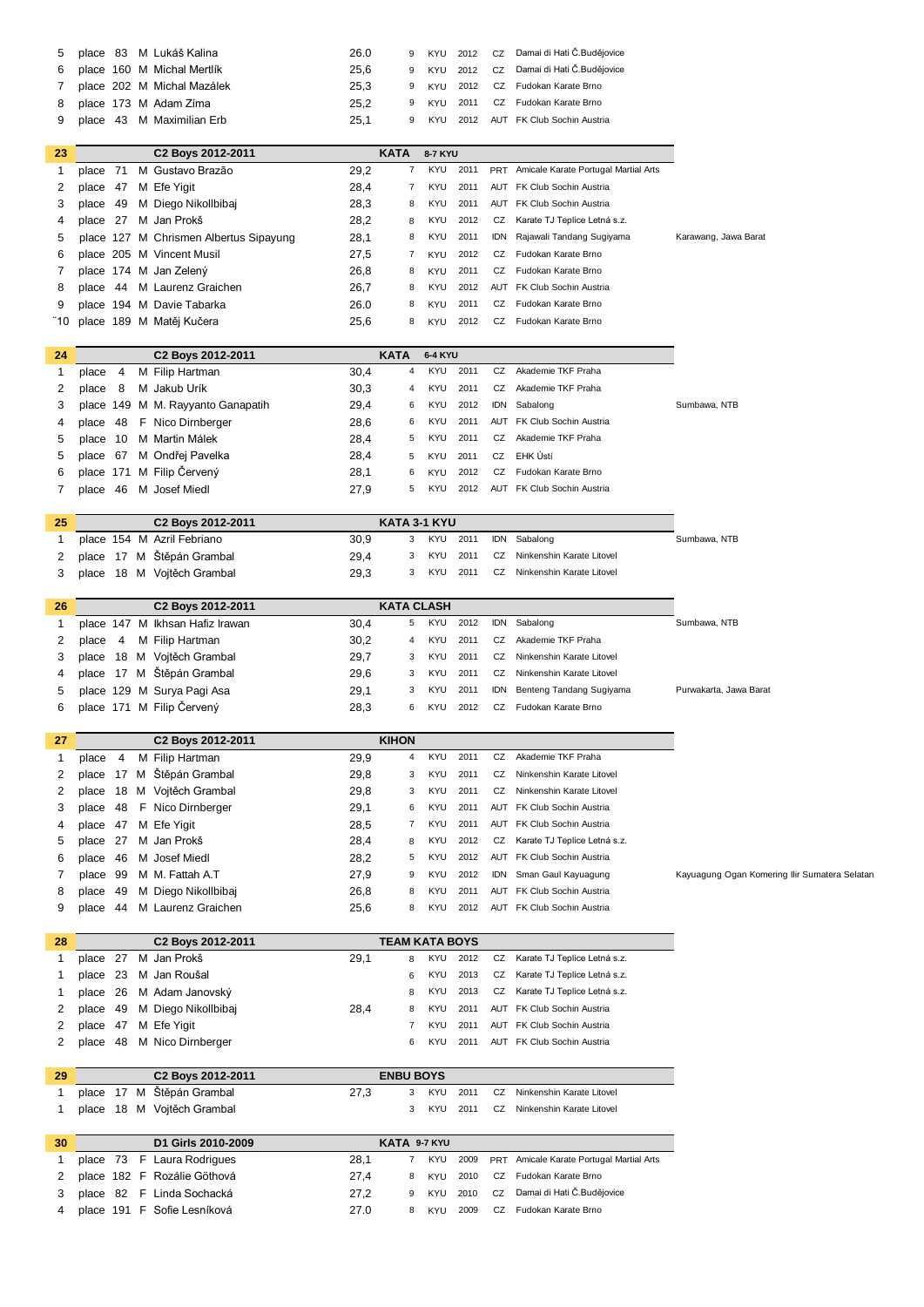| 31      |                         | D1 Girls 2010-2009                                                    |              | <b>KATA</b>               | <b>6-4 KYU</b>           |              |            |                                            |                              |
|---------|-------------------------|-----------------------------------------------------------------------|--------------|---------------------------|--------------------------|--------------|------------|--------------------------------------------|------------------------------|
| 1       | 2<br>place              | F Karolína Gondeková                                                  | 28,5         | $\overline{4}$            | <b>KYU</b>               | 2010         | CZ         | Akademie TKF Praha                         |                              |
| 2       |                         | place 218 F Lucie Latová                                              | 28,3         | 4                         | <b>KYU</b>               | 2010         | CZ         | Akademie Karate Olomouc                    |                              |
| 3       |                         | place 52 F Lisa-Marie Ebinger                                         | 28,2         | 5                         | <b>KYU</b>               | 2010         | AUT        | FK Club Sochin Austria                     |                              |
| 3       |                         | place 66 F Anna Chvátalová                                            | 28,2         | 6                         | <b>KYU</b>               | 2009         | CZ         | EHK Ústí                                   |                              |
| 4       |                         | place 175 F Alicja Wendrinska                                         | 27,7         | 6                         | <b>KYU</b>               | 2009         | CZ         | Fudokan Karate Brno                        |                              |
| 5       |                         | place 51 F Lena Teschnigg                                             | 27,5         | 6                         | KYU                      | 2010         |            | <b>AUT</b> FK Club Sochin Austria          |                              |
| 6       |                         | place 197 F Tamara Svobodová                                          | 27,4         | 6                         | KYU                      | 2009         | CZ         | Fudokan Karate Brno                        |                              |
| 7       |                         | place 188 F Nikola Kleinová                                           | 26,9         | 6                         | <b>KYU</b>               | 2010         | CZ         | Fudokan Karate Brno                        |                              |
| 32      |                         | D1 Girls 2010-2009                                                    |              | <b>KATA CLASH</b>         |                          |              |            |                                            |                              |
| 1       | 2<br>place              | F Karolína Gondeková                                                  | 27,9         | 4                         | <b>KYU</b>               | 2010         | CZ         | Akademie TKF Praha                         |                              |
| 2       |                         | place 113 F Zivarra Githa Savitri                                     | 27,6         | 6                         | <b>KYU</b>               | 2010         | IDN        | Dragon Warior                              | Surakarta, Jawa Tengah       |
|         |                         |                                                                       |              |                           |                          |              |            |                                            |                              |
| 33      |                         | D1 Girls 2010-2009                                                    |              | <b>KIHON</b>              |                          |              |            |                                            |                              |
| 1       |                         | place 130 F Yustinus Anggelica Sipayung                               | 29,3         | 3                         | <b>KYU</b>               | 2010         | idn        | Rajawali Tandang Sugiyama                  | Karawang, Jawa Barat         |
| 2       |                         | place 52 F Lisa-Marie Ebinger                                         | 28,2         | 5                         | <b>KYU</b>               | 2010         |            | AUT FK Club Sochin Austria                 |                              |
| 3       | 2<br>place              | F Karolína Gondeková                                                  | 27,6         | 4                         | <b>KYU</b>               | 2010         | CZ         | Akademie TKF Praha                         |                              |
| 3       |                         | place 51 F Lena Teschnigg                                             | 27,6         | 6                         | <b>KYU</b>               | 2010         |            | AUT FK Club Sochin Austria                 |                              |
| 34      |                         | D1 Girls 2010-2009                                                    |              | <b>TEAM KATA GIRLS</b>    |                          |              |            |                                            |                              |
| 1       |                         | place 50 F Laura Lajza                                                | 27,9         | 7                         | <b>KYU</b>               | 2011         |            | AUT FK Club Sochin Austria                 |                              |
| 1       | place                   | 51 F Lena Teschnigg                                                   |              | 6                         | <b>KYU</b>               | 2010         |            | AUT FK Club Sochin Austria                 |                              |
| 1       |                         | place 52 F Lisa-Marie Ebinger                                         |              | 5                         | <b>KYU</b>               | 2010         |            | AUT FK Club Sochin Austria                 |                              |
|         |                         |                                                                       |              |                           |                          |              |            |                                            |                              |
| 35      |                         | D1 Girls 2010-2009                                                    |              | <b>TEAM KATA MIXED</b>    |                          |              |            |                                            |                              |
| 1       |                         | place 87 F Jana Pokorná                                               | 28,1         | 8                         | KYU                      | 2015         | CZ         | <b>KK Beringin</b>                         |                              |
| 1       | 86<br>place             | M Antonín Pokorný                                                     |              | 7                         | KYU                      | 2014         | CZ         | <b>KK Beringin</b>                         |                              |
| 1       |                         | place 88 M Michal Soušek                                              |              | $\overline{4}$            | KYU                      | 2010         | CZ         | <b>KK Beringin</b>                         |                              |
| 36      |                         | D1 Boys 2010-2009                                                     |              | <b>KATA</b>               | 9 KYU                    |              |            |                                            |                              |
| 1       | 54<br>place             | M Dominik Hambalko                                                    | 27,8         | 9                         | <b>KYU</b>               | 2010         |            | AUT FK Club Sochin Austria                 |                              |
| 2       | place<br>55             | M Lennard Vogel                                                       | 27,1         | 9                         | <b>KYU</b>               | 2009         | AUT        | FK Club Sochin Austria                     |                              |
| 3       | 85<br>place             | M Sámí Hlach                                                          | 26,9         | 9                         | KYU                      | 2010         | CZ         | Damai di Hati Č.Budějovice                 |                              |
|         |                         |                                                                       |              |                           |                          |              |            |                                            |                              |
| 37      |                         | D1 Boys 2010-2009                                                     |              | <b>KATA</b>               | 9-7 kyu                  |              |            | Akademie TKF Praha                         |                              |
| 1       |                         | place 13 M Dan Vascataunu<br>place 196 M Jindřich Šálek               | 28,7         | $\overline{7}$            | <b>KYU</b>               | 2009<br>2009 | CZ         |                                            |                              |
| 2<br>3  |                         | place 201 M Zdeněk Málek                                              | 27,3<br>27,2 | 8<br>8                    | KYU<br>KYU               | 2010         | CZ<br>CZ   | Fudokan Karate Brno<br>Fudokan Karate Brno |                              |
| 4       |                         | place 53 M Stefan Stuebegger                                          | 27,1         | 8                         | KYU                      | 2010         | AUT        | FK Club Sochin Austria                     |                              |
| 4       |                         | place 198 M Hanur Stropek                                             | 27,1         | $\overline{7}$            | KYU                      | 2009         | CZ         | Fudokan Karate Brno                        |                              |
| 5       |                         | place 208 M Richard Novák                                             | 27.0         | 7                         | KYU                      | 2010         | CZ         | Fudokan Karate Brno                        |                              |
| 6       |                         | place 169 M Alex Cibuliak                                             | 26,9         | 8                         | KYU                      | 2009         | CZ         | Fudokan Karate Brno                        |                              |
| 7       |                         | place 167 M Jan Brabec                                                | 26,7         | 8                         | KYU                      | 2010         | CZ         | Fudokan Karate Brno                        |                              |
|         |                         |                                                                       |              |                           |                          |              |            |                                            |                              |
| 38      |                         | D1 Boys 2010-2009                                                     |              | <b>KATA</b>               | 6-4 kyu                  |              |            |                                            |                              |
| 1<br>2  |                         | place 148 M Raya Putra Pratama<br>place 152 M M Danish Mirza Ramadhan | 29,6<br>29,5 | 5<br>5                    | <b>KYU</b><br><b>KYU</b> | 2010<br>2009 | IDN<br>idn | Sabalong<br>Sabalong                       | Sumbawa, NTB<br>Sumbawa, NTB |
| 3       |                         | place 162 M Muhamad Abdullah Ramdan                                   | 29,4         | 6                         | <b>KYU</b>               | 2010         | <b>IDN</b> | Majalengka Tradisional Karate Club         | Majalengka, Jawa Barat       |
| 4       | $\overline{1}$<br>place | M Filip Navrátil                                                      | 29,3         | 5                         | <b>KYU</b>               | 2010         | CZ         | Akademie TKF Praha                         |                              |
| 5       | place<br>24             | M Jiří Roušal                                                         | 28,9         | $\overline{4}$            | <b>KYU</b>               | 2009         | CZ         | Karate TJ Teplice Letná s.z.               |                              |
| 6       | 3<br>place              | M Michal Gondek                                                       | 28,5         | $\overline{4}$            | <b>KYU</b>               | 2010         | CZ         | Akademie TKF Praha                         |                              |
| 6       | -25<br>place            | M Jan Čermák                                                          | 28,5         | 5                         | <b>KYU</b>               | 2009         | CZ         | Karate TJ Teplice Letná s.z.               |                              |
| 7       | place 211               | M Marek Pokorný                                                       | 28,4         | 6                         | KYU                      | 2010         | CZ         | Fudokan Karate Brno                        |                              |
| 7       | place 12                | M Michal Halovchik                                                    | 28,4         | 6                         | <b>KYU</b>               | 2009         | CZ         | Akademie TKF Praha                         |                              |
| 8       | place 88                | M Michal Soušek                                                       | 28,3         | 4                         | KYU                      | 2010         | CZ         | <b>KK Beringin</b>                         |                              |
| 8       | place 214               | M Jakub Pallich                                                       | 28,3         | 4                         | KYU                      | 2009         | CZ         | Fudokan Karate Brno                        |                              |
| 9       | place 16                | M Robert Hajný                                                        | 28,1         | 6                         | <b>KYU</b>               | 2009         | CZ         | Akademie TKF Praha                         |                              |
|         |                         | place 132 M Raffa Eka Pratama                                         | 28.0         | 6                         | <b>KYU</b>               | 2010         | idn        | Rajawali Tandang Sugiyama                  |                              |
| 10      |                         | M Oliver Kuchař                                                       |              | 6                         | KYU                      | 2010         | CZ         | EHK Ústí                                   |                              |
| 11      | - 69<br>place           |                                                                       | 27,9         |                           |                          |              | CZ         | EHK Ústí                                   |                              |
| 12      | place 68                | M Matěj Brýda                                                         | 27,6         | 5                         | <b>KYU</b>               | 2010         |            |                                            |                              |
| 13      |                         | place 181 M Albert Göth                                               | 27,4         | 6                         | <b>KYU</b>               | 2010         | CZ         | Fudokan Karate Brno                        |                              |
| 13      |                         | place 180 M Sebastian Glovňa                                          | 27,4         | 6                         | KYU                      | 2009         | CZ         | Fudokan Karate Brno                        |                              |
| 14      |                         | place 185 M Václav Janáček                                            | 27,3         | 6                         | KYU                      | 2010         | CZ         | Fudokan Karate Brno                        |                              |
| 15      |                         | place 222 M Henrich Fuček                                             | 26,7         | 6                         | KYU                      | 2010         | CZ         | Akademie TKF Praha                         |                              |
| 16      | place 70                | M Maxmilián Helebrant                                                 | 26,6         | 6                         | KYU                      | 2010         | CZ         | EHK Ústí                                   |                              |
|         |                         |                                                                       |              |                           |                          |              |            |                                            |                              |
| 39<br>1 |                         | D1 Boys 2010-2009<br>place 168 M Teodor Brančík                       | 30.0         | <b>KATA</b><br>$\sqrt{2}$ | 3-1 kyu<br>KYU           | 2009         | CZ         | Fudokan Karate Brno                        |                              |

place 56 M Ben Zillinger 27,2 3 KYU 2009 AUT FK Club Sochin Austria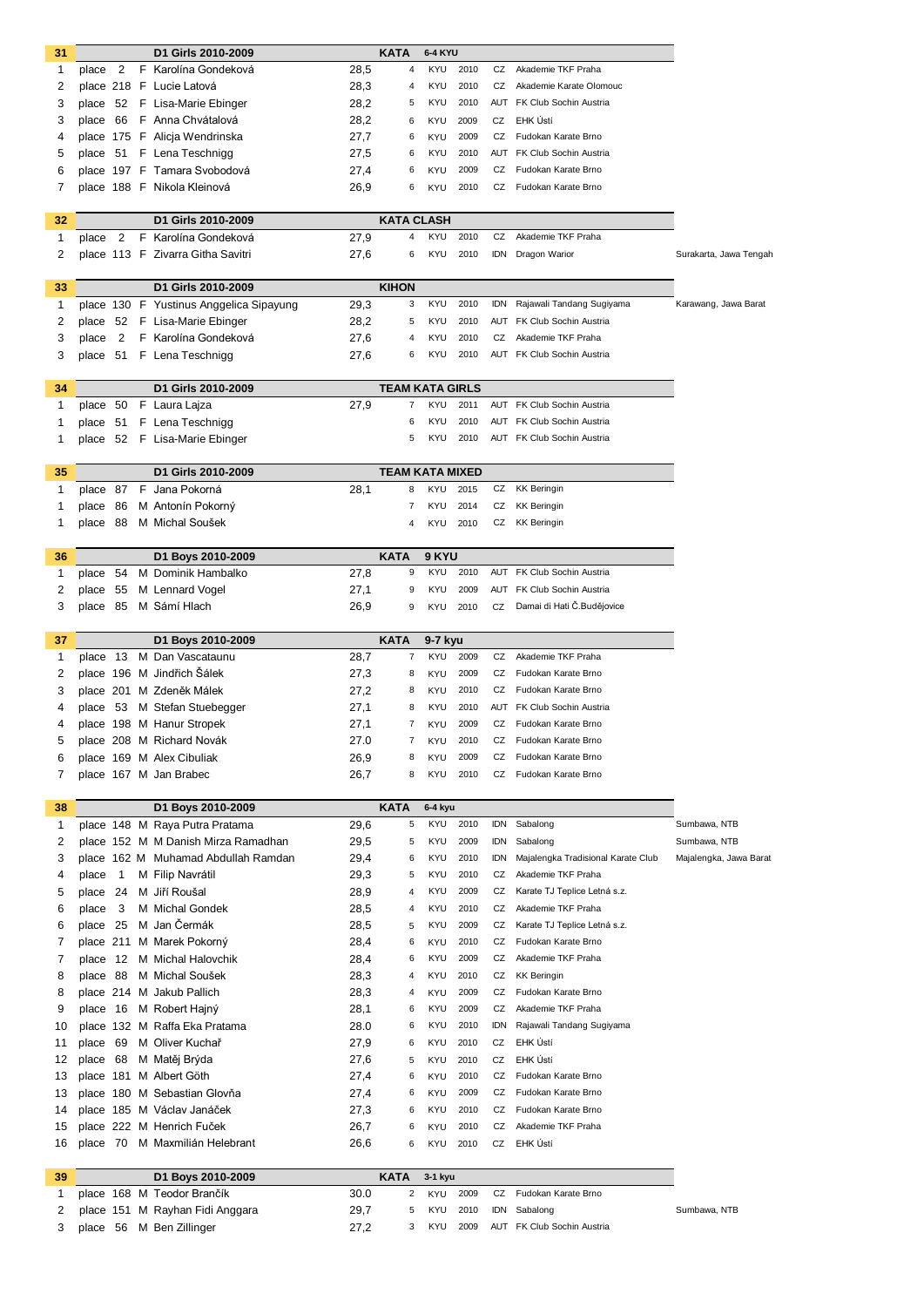| 40 |           |              |   | D1 Boys 2010-2009                                |      | KATA CLASH            |            |         |            |                                          |                        |
|----|-----------|--------------|---|--------------------------------------------------|------|-----------------------|------------|---------|------------|------------------------------------------|------------------------|
| 1  |           |              |   | place 153 M Ragil Catur Pamungkas                | 29,9 | 3                     | KYU        | 2009    | IDN        | Sabalong                                 | Sumbawa, NTB           |
| 2  | place     | $\mathbf{1}$ |   | M Filip Navrátil                                 | 29,4 | 5                     | <b>KYU</b> | 2010    | CZ         | Akademie TKF Praha                       |                        |
| 3  |           |              |   | place 140 M Revano Yehezkiel Prabawa Sinaga      | 29,2 | 4                     | KYU        | 2010    | <b>IDN</b> | Rajawali Tandang Sugiyama                | Karawang, Jawa Barat   |
| 3  |           |              |   | place 168 M Teodor Brančík                       | 29,2 | 2                     | <b>KYU</b> | 2009    | CZ         | Fudokan Karate Brno                      |                        |
| 4  |           |              |   | place 117 M Rashya Althaf Asshidig               | 29.0 | 6                     | KYU        | 2010    | IDN        | Dragon Warior                            | Surakarta, Jawa Tengah |
| 5  |           |              |   | place 115 M Arva Muhammad Zeva                   | 28,9 | 6                     | KYU        | 2010    | idn        | Dragon Warior                            | Surakarta, Jawa Tengah |
| 6  | place     | 24           |   | M Jiří Roušal                                    | 28,6 | 4                     | <b>KYU</b> | 2009    | CZ         | Karate TJ Teplice Letná s.z.             |                        |
| 7  | place     | 3            |   | M Michal Gondek                                  | 28,5 | 4                     | KYU        | 2010    | CZ         | Akademie TKF Praha                       |                        |
|    |           |              |   |                                                  |      |                       |            |         |            | Fudokan Karate Brno                      |                        |
| 8  |           |              |   | place 214 M Jakub Pallich                        | 28,2 | 4                     | <b>KYU</b> | 2009    | CZ         |                                          |                        |
| 9  | place     | 56           |   | M Ben Zillinger                                  | 27,6 | 3                     | KYU        | 2009    |            | AUT FK Club Sochin Austria               |                        |
|    |           |              |   |                                                  |      |                       |            |         |            |                                          |                        |
| 41 |           |              |   | D1 Boys 2010-2009                                |      | <b>KIHON</b>          |            |         |            |                                          |                        |
| 1  | place     | 24           | м | Jiří Roušal                                      | 29,7 | 4                     | <b>KYU</b> | 2009    | CZ         | Karate TJ Teplice Letná s.z.             |                        |
| 2  | place     | 25           |   | M Jan Čermák                                     | 28,5 | 5                     | KYU        | 2009    | CZ         | Karate TJ Teplice Letná s.z.             |                        |
| 3  | place     | 56           |   | M Ben Zillinger                                  | 28,1 | 3                     | KYU        | 2009    |            | AUT FK Club Sochin Austria               |                        |
| 4  | place     | 88           |   | M Michal Soušek                                  | 27,1 | 4                     | <b>KYU</b> | 2010    | CZ         | <b>KK Beringin</b>                       |                        |
| 5  | place     | 3            |   | M Michal Gondek                                  | 26,6 | 4                     | <b>KYU</b> | 2010    | CZ         | Akademie TKF Praha                       |                        |
| 5  | place     | 55           |   | M Lennard Vogel                                  | 26,6 | 9                     | KYU        | 2009    | AUT        | FK Club Sochin Austria                   |                        |
| 6  | place     | 53           |   | M Stefan Stuebegger                              | 26,1 | 8                     | KYU        | 2010    | AUT        | FK Club Sochin Austria                   |                        |
| 7  |           |              |   | place 222 M Henrich Fuček                        | 24,5 | 6                     | KYU        | 2010    | CZ         | Akademie TKF Praha                       |                        |
|    |           |              |   |                                                  |      |                       |            |         |            |                                          |                        |
| 42 |           |              |   | D1 Boys 2010-2009                                |      | <b>TEAM KATA BOYS</b> |            |         |            |                                          |                        |
| 1  | place     | 54           |   | M Dominik Hambalko                               | 28,1 | 9                     | <b>KYU</b> | 2010    |            | AUT FK Club Sochin Austria               |                        |
| 1  | place     | 53           |   | M Stefan Stuebegger                              |      | 8                     | KYU        | 2010    |            | AUT FK Club Sochin Austria               |                        |
|    |           |              |   |                                                  |      | 9                     | KYU        | 2009    |            | <b>AUT</b> FK Club Sochin Austria        |                        |
| 1  |           |              |   | place 55 M Lennard Vogel                         |      |                       |            |         |            |                                          |                        |
|    |           |              |   |                                                  |      | <b>KATA</b>           |            | 9-7 KYU |            |                                          |                        |
| 43 |           |              |   | E1 CADETS 2008-2007 Women                        |      |                       |            |         |            |                                          |                        |
| 1  |           |              |   | place 109 F Salvira Aprilianto P                 | 28,6 | 8                     | <b>KYU</b> | 2007    | IDN        | Bushido, SMP Kanisius Raden Patah        | Semerang, Jawa Tengah  |
| 2  |           |              |   | place 108 F Kanaya Rahmadhani P                  | 28,4 | 8                     | KYU        | 2007    | IDN        | Bushido, SMP Kanisius Raden Patah        | Semerang, Jawa Tengah  |
| 3  | place     | - 89         |   | F Nelly Wolfová                                  | 27,9 | $\overline{7}$        | <b>KYU</b> | 2007    | CZ         | <b>KK Beringin</b>                       |                        |
| 4  | place     | 22           |   | F Zuzana Lachmanová                              | 27,4 | 9                     | KYU        | 2008    | CZ         | Karate TJ Teplice Letná s.z.             |                        |
| 4  |           |              |   | place 187 F Veronika Janáčková                   | 27,4 | 7                     | <b>KYU</b> | 2008    | CZ         | Fudokan Karate Brno                      |                        |
| 5  |           |              |   | place 206 F Anna Náhlíková                       | 27.0 | 8                     | KYU        | 2008    | CZ         | Fudokan Karate Brno                      |                        |
| 6  |           |              |   | place 80 F Karolína Schneiderová                 | 26,9 | 9                     | <b>KYU</b> | 2007    | CZ         | Damai di Hati Č.Budějovice               |                        |
|    |           |              |   |                                                  |      |                       |            |         |            |                                          |                        |
|    |           |              |   |                                                  |      |                       |            |         |            |                                          |                        |
| 45 |           |              |   | E1 CADETS 2008-2007 Women                        |      | <b>KATA</b>           |            |         |            |                                          |                        |
| 1  |           |              |   | place 122 F Heizmy Gursylfa                      | 31,6 | 1                     | DAN        | 2008    | idn        | Benteng Tandang Sugiyama                 | Purwakarta, Jawa Barat |
| 2  | place     | 72           | F | Beatriz Brazão                                   | 29,6 | 6                     | KYU        | 2008    | PRT        | Amicale Karate Portugal Martial Arts     |                        |
|    |           |              |   |                                                  |      |                       | <b>KYU</b> | 2007    | CZ         | EHK Ústí                                 |                        |
| 3  | place     | 64           |   | F Kateřina Kořenová                              | 29.0 | 3                     |            |         |            |                                          |                        |
| 4  | place 21  |              |   | F Ema Filipská                                   | 28,8 | 3                     | KYU        | 2007    | CZ         | Karate TJ Teplice Letná s.z.             |                        |
| 5  |           |              |   | place 223 F Kateřina Přikrylová                  | 27,3 | 5                     | <b>KYU</b> | 2007    | CZ         | Akademie karate Olomouc                  |                        |
| 6  |           |              |   | place 176 F Agata Wendrinska                     | 26,9 | 6                     | <b>KYU</b> | 2008    |            | CZ Fudokan Karate Brno                   |                        |
|    |           |              |   |                                                  |      |                       |            |         |            |                                          |                        |
| 46 |           |              |   | E1 CADETS 2008-2007 Women                        |      | <b>KATA CLASH</b>     |            |         |            |                                          |                        |
| 1  |           |              |   | place 122 F Heizmy Gursylfa                      | 32.0 | 1                     | DAN        | 2008    | idn        | Benteng Tandang Sugiyama                 | Purwakarta, Jawa Barat |
| 2  |           |              |   | place 131 F Elshadai Anggelica Sipayung          | 30,9 | 3                     | KYU        | 2007    | <b>IDN</b> | Rajawali Tandang Sugiyama                | Karawang, Jawa Barat   |
| 3  |           |              |   | place 21 F Ema Filipská                          | 29,1 | 3                     | <b>KYU</b> | 2007    | CZ         | Karate TJ Teplice Letná s.z.             |                        |
|    |           |              |   |                                                  |      |                       |            |         |            |                                          |                        |
| 47 |           |              |   | E2 CADETS 2008-2007 Men                          |      | <b>KATA</b>           |            |         |            |                                          |                        |
| 1  |           |              |   | place 161 M Luboš Sajko                          | 31,8 | 1                     | DAN        | 2007    | CZ         | Akademie TKF Praha                       |                        |
| 2  |           |              |   | place 217 M Viktor Škařupa                       | 31,3 | 1                     | DAN        | 2007    | CZ         | Akademie Karate Olomouc                  |                        |
| 3  | place 11  |              |   | M Jakub Slaba                                    | 31,1 | 1                     | <b>KYU</b> | 2008    | CZ         | Akademie TKF Praha                       |                        |
| 4  | place 111 |              |   | M Gabriel Bimantoro                              | 30,3 | 3                     | KYU        | 2007    | <b>IDN</b> | Bushido, SMP Kanisius Raden Patah        | Semerang, Jawa Tengah  |
| 5  | place     | 65           |   | M Antonín Kořenský                               | 30,2 | 4                     | <b>KYU</b> | 2008    | CZ         | EHK Ústí                                 |                        |
| 6  | place     | -74          |   | M Simão Santos                                   | 30.0 | 6                     | <b>KYU</b> | 2008    | PRT        | Amicale Karate Portugal Martial Arts     |                        |
| 7  | place 63  |              |   | M Zdeněk Zvěřina                                 | 29,6 | $\overline{2}$        | <b>KYU</b> | 2007    | CZ         | EHK Ústí                                 |                        |
|    |           |              |   |                                                  |      | 6                     | KYU        | 2008    | <b>IDN</b> |                                          |                        |
| 8  |           |              |   | place 110 M R. Muhammad Ghani R                  | 29,5 |                       |            |         |            | Bushido, SMP Kanisius Raden Patah        | Semerang, Jawa Tengah  |
| 9  |           |              |   | place 210 M Ondřej Pokorný                       | 28,8 | 5                     | KYU        | 2008    | CZ         | Fudokan Karate Brno                      |                        |
| 10 | place     | 58           |   | M Emil Mitterhofer                               | 28,1 | 5                     | <b>KYU</b> | 2007    | AUT        | FK Club Sochin Austria                   |                        |
| 11 |           |              |   | place 195 M Filir Ščuglík                        | 27,8 | 3                     | KYU        | 2007    | CZ         | Fudokan Karate Brno                      |                        |
| 12 |           |              |   | place 204 M Oliver Musil                         | 27,8 | 4                     | <b>KYU</b> | 2008    | CZ         | Fudokan Karate Brno                      |                        |
| 13 | place 57  |              |   | M Justin Wenerth                                 | 27,2 | 4                     | KYU        | 2008    | AUT        | FK Club Sochin Austria                   |                        |
| 14 |           |              |   | place 179 M Jan Fiala                            | 26,9 | 5                     | KYU        | 2007    | CZ         | Fudokan Karate Brno                      |                        |
| 15 | place     |              |   | 75 M Lucas Areias                                | 26,5 | 6                     | <b>KYU</b> | 2008    |            | PRT Amicale Karate Portugal Martial Arts |                        |
|    |           |              |   |                                                  |      |                       |            |         |            |                                          |                        |
| 48 |           |              |   | E2 CADETS 2008-2007 Men                          |      | <b>KATA CLASH</b>     |            |         |            |                                          |                        |
| 1  |           |              |   | place 161 M Luboš Sajko                          | 32,5 | 1                     | DAN        | 2007    | CZ         | Akademie TKF Praha                       |                        |
| 2  |           |              |   | place 126 M Fransiskus Saffril Parianto Sipayung | 31,7 | 1                     | DAN        | 2007    | idn        | Rajawali Tandang Sugiyama                | Karawang, Jawa Barat   |
| 3  | place     | 57           |   | M Justin Wenerth                                 | 29,1 | 4                     | <b>KYU</b> | 2008    | AUT        | FK Club Sochin Austria                   |                        |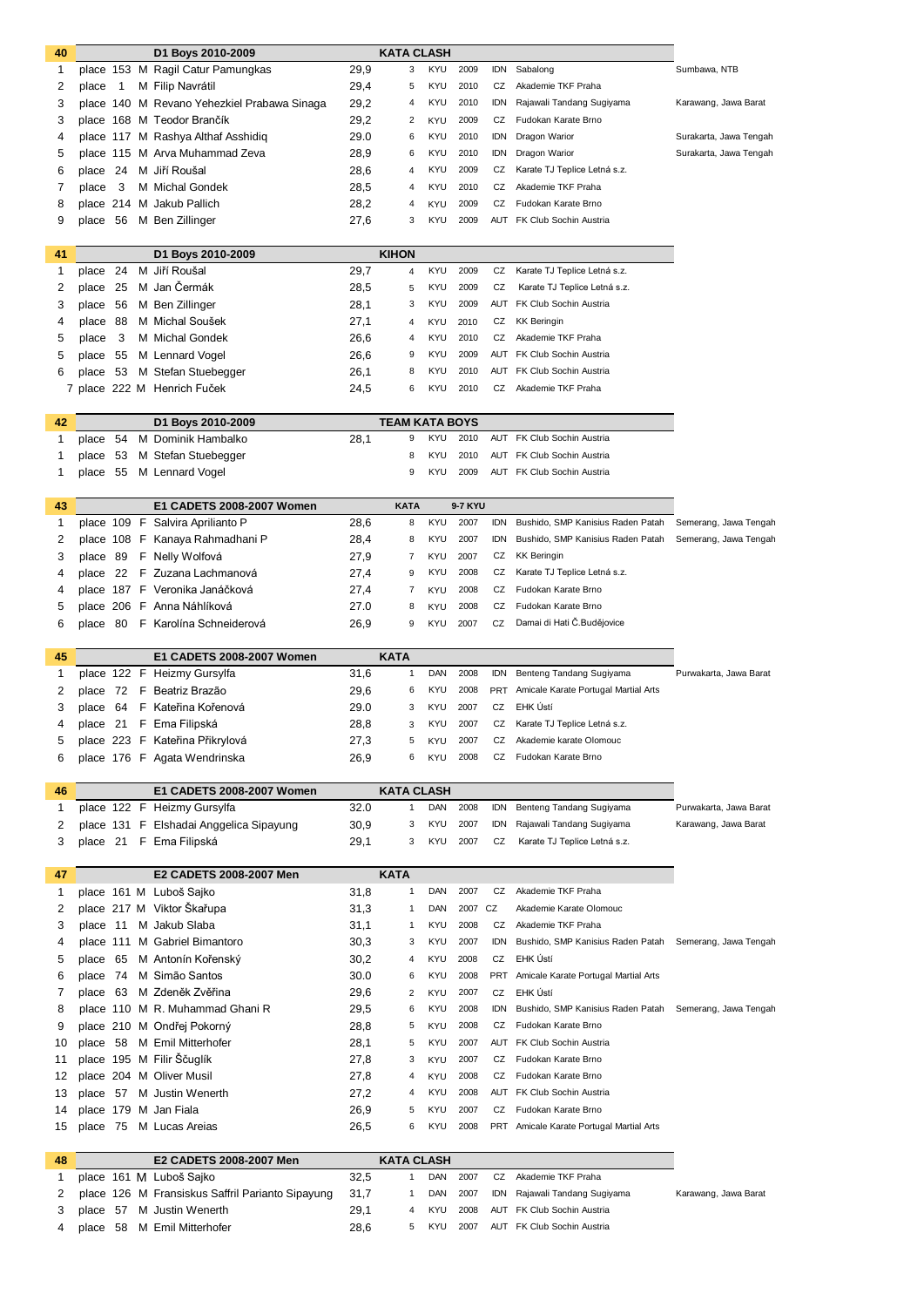| 49 |          | E2 CADETS 2008-2007 Men<br><b>TEAM KATA CADETS</b> |  |                                           |      |                         |            |          |            |                                          |                                               |
|----|----------|----------------------------------------------------|--|-------------------------------------------|------|-------------------------|------------|----------|------------|------------------------------------------|-----------------------------------------------|
| 1  |          |                                                    |  | place 56 M Ben Zillinger                  | 29,2 | 3                       | KYU        | 2009     |            | AUT FK Club Sochin Austria               |                                               |
| 1  |          |                                                    |  | place 57 M Justin Wenerth                 |      |                         | KYU        | 2008     |            | AUT FK Club Sochin Austria               |                                               |
| 1  |          |                                                    |  | place 58 M Emil Mitterhofer               |      | 5                       | KYU        | 2007     |            | AUT FK Club Sochin Austria               |                                               |
|    |          |                                                    |  |                                           |      |                         |            |          |            |                                          |                                               |
| 50 |          |                                                    |  | <b>F1 JUNIORS 2006-2005 Women</b>         |      | <b>KATA</b>             |            |          |            |                                          |                                               |
| 1  | place 94 |                                                    |  | F Dessy Putri Farani                      | 29,2 | 9                       | KYU        | 2005     | <b>IDN</b> | Sman Gaul Kayuagung                      | Kayuagung Ogan Komering Ilir Sumatera Selatan |
| 2  |          |                                                    |  | place 97 F Fitri Sakinah Adilah           | 27,4 | 9                       | KYU        | 2006     |            | IDN Sman Gaul Kayuagung                  | Kayuagung Ogan Komering Ilir Sumatera Selatan |
|    |          |                                                    |  |                                           |      |                         |            |          |            |                                          |                                               |
| 51 |          |                                                    |  | F1 JUNIORS 2006-2005 Women                |      | <b>KATA</b>             |            |          |            |                                          |                                               |
| 1  |          |                                                    |  | place 216 F Klára Škařupová               | 31,2 | $\mathbf{1}$            | DAN        | 2006     | CZ         | Akademie karate Olomouc                  |                                               |
| 2  |          |                                                    |  | place 200 F Barbora Staníčková            | 30,2 | 2                       | KYU        | 2006     | CZ         | Fudokan Karate Brno                      |                                               |
| 3  |          |                                                    |  | place 221 F Ester Chovancová              | 29,8 | -1                      | DAN        | 2005     | CZ         | Akademie karate Olomouc                  |                                               |
| 5  |          |                                                    |  | place 215 F Michaela Novotná              | 29.0 | 3                       | KYU        | 2006     |            | CZ Fudokan Karate Brno                   |                                               |
| 6  |          |                                                    |  | place 212 F Eliška Pokojová               | 28.0 | 5                       | <b>KYU</b> | 2005     | CZ         | Fudokan Karate Brno                      |                                               |
| 7  |          |                                                    |  | place 192 F Lucie Maarová                 | 27,9 | 3                       | KYU        | 2006     | CZ         | Fudokan Karate Brno                      |                                               |
|    |          |                                                    |  |                                           |      |                         |            |          |            |                                          |                                               |
| 52 |          |                                                    |  | <b>F1 JUNIORS 2006-2005 Women</b>         |      | <b>KATA CLASH</b>       |            |          |            |                                          |                                               |
| 1  |          |                                                    |  | place 220 F Adéla Leznová                 | 29,6 | $\mathbf{1}$            | <b>DAN</b> | 2005 CZ  |            | Akademie karate Olomouc                  |                                               |
| 2  |          |                                                    |  | place 200 F Barbora Staníčková            | 29,1 | 2                       | KYU        | 2006     |            | CZ Fudokan Karate Brno                   |                                               |
|    |          |                                                    |  |                                           |      |                         |            |          |            |                                          |                                               |
| 53 |          |                                                    |  | F1 JUNIORS 2006-2005 Men                  |      | <b>KATA</b>             | 9 KYU      |          |            |                                          |                                               |
| 1  |          |                                                    |  | place 93 M Ahmad Rafdi Hidayat            | 28,5 | 9                       | <b>KYU</b> | 2006     | IDN        | Sman Gaul Kayuagung                      | Kayuagung Ogan Komering Ilir Sumatera Selatan |
| 2  |          |                                                    |  | place 95 M Rizky Akbar Soekarno           | 28,4 | 9                       | <b>KYU</b> | 2006     |            | IDN Sman Gaul Kayuagung                  | Kayuagung Ogan Komering Ilir Sumatera Selatan |
|    |          |                                                    |  |                                           |      |                         |            |          |            |                                          |                                               |
| 54 |          |                                                    |  | <b>F1 JUNIORS 2006-2005 Men</b>           |      | <b>KATA</b>             | DAN        |          |            | Benteng Tandang Sugiyama                 |                                               |
| 1  |          |                                                    |  | place 124 M M.Naufal Mubarok              | 30,7 | $\mathbf{1}$            |            | 2005     | idn        |                                          | Purwakarta, Jawa Barat                        |
| 2  |          |                                                    |  | place 134 M Ahmad Munif Tsaqib            | 30,6 | $\mathbf{1}$            | DAN        | 2006     | IDN        | Benteng Tandang Sugiyama                 | Purwakarta, Jawa Barat                        |
| 3  |          |                                                    |  | place 78 M Pavel Žalud                    | 29,8 | 2                       | KYU        | 2005     | CZ         | Karate Bystrc Brno                       |                                               |
| 4  |          |                                                    |  | place 62 M David Michálek                 | 29,5 | $\mathbf{1}$            | KYU        | 2005     | CZ         | EHK Ústí                                 |                                               |
| 5  |          |                                                    |  | place 92 M Muhammad Ridho Nugraha         | 28,9 | 3                       | KYU        | 2006     | IDN        | Sman Gaul Kayuagung                      | Kayuagung Ogan Komering Ilir Sumatera Selatan |
| 6  |          |                                                    |  | place 209 M Petr Pokorný                  | 28,6 | 3                       | <b>KYU</b> | 2005     | CZ         | Fudokan Karate Brno                      |                                               |
| 55 |          |                                                    |  | F1 JUNIORS 2006-2005 Men                  |      | <b>KATA CLASH</b>       |            |          |            |                                          |                                               |
| 1  |          |                                                    |  | place 133 M Mochammad Daffa Yadia Alghaza | 31,8 | 1                       | DAN        | 2006     | IDN        | Benteng Tandang Sugiyama                 | Purwakarta, Jawa Barat                        |
| 2  |          |                                                    |  | place 209 M Petr Pokorný                  | 29,5 | 3                       | KYU        | 2005     | CZ         | Fudokan Karate Brno                      |                                               |
| 3  |          |                                                    |  | place 78 M Pavel Žalud                    | 29,4 | 2                       | KYU        | 2005     | CZ         | Karate Bystrc Brno                       |                                               |
| 4  |          |                                                    |  | place 163 M Mochamad Rido                 | 28,7 | 3                       | KYU        | 2006     |            | IDN Majalengka Tradisional Karate Club   | Majalengka, Jawa Barat                        |
|    |          |                                                    |  |                                           |      |                         |            |          |            |                                          |                                               |
| 56 |          |                                                    |  | G1 YOUTHS 2004-03-02 Women                |      | <b>KATA</b>             |            |          |            |                                          |                                               |
| 1  |          |                                                    |  | place 199 F Tereza Staníčková             | 31,8 | $\mathbf{1}$            | DAN        | 2003     |            | CZ Fudokan Karate Brno                   |                                               |
|    |          |                                                    |  | place 61 F Štěpánka Jalovecká             | 31,6 | $\mathbf{1}$            |            | DAN 2004 |            | CZ EHK Ústí                              |                                               |
|    |          |                                                    |  |                                           |      |                         |            |          |            |                                          |                                               |
| 57 |          |                                                    |  | G1 YOUTHS 2004-03-02 Women                |      | <b>KATA CLASH</b>       |            |          |            |                                          |                                               |
| 1  |          |                                                    |  | place 224 F Michaela Kutnohorská          | 31,5 | $\mathbf{1}$            | DAN        | 2002     | CZ         | Akademie TKF Praha                       |                                               |
| 2  |          |                                                    |  | place 199 F Tereza Staníčková             | 30,3 | 1                       | <b>DAN</b> | 2003     |            | CZ Fudokan Karate Brno                   |                                               |
|    |          |                                                    |  |                                           |      |                         |            |          |            |                                          |                                               |
| 58 |          |                                                    |  | G2 YOUTHS 2004-03-02 Men                  |      | <b>KATA</b>             |            |          |            |                                          |                                               |
| 1  |          |                                                    |  | place 219 M Michael Hecht                 | 31,5 | $\mathbf{1}$            | <b>DAN</b> | 2003     |            | CZ Akademie karate Olomouc               |                                               |
| 2  |          |                                                    |  | place 203 M Teodor André Mišun            | 31,4 | $\mathbf{1}$            | DAN        | 2003     | CZ         | Fudokan Karate Brno                      |                                               |
| 3  |          |                                                    |  | place 20 M Marek Rusnák                   | 29,8 | $\mathbf{1}$            | DAN        | 2002     | CZ         | Karate TJ Teplice Letná s.z.             |                                               |
| 4  |          |                                                    |  | place 190 M Ondřej Kučera                 | 28,7 | 3                       | KYU        | 2004     | CZ         | Fudokan Karate Brno                      |                                               |
|    |          |                                                    |  |                                           |      |                         |            |          |            |                                          |                                               |
| 59 |          |                                                    |  | G2 YOUTHS 2004-03-02 Men                  |      | <b>KATA CLASH</b>       |            |          |            |                                          |                                               |
| 1  |          |                                                    |  | place 203 M Teodor André Mišun            | 31,7 | $\mathbf{1}$            | DAN        | 2003     |            | CZ Fudokan Karate Brno                   |                                               |
| 60 |          |                                                    |  | <b>H1 SENIORS 2001-1986 Women</b>         |      | <b>KATA</b>             |            |          |            |                                          |                                               |
| 1  |          |                                                    |  | place 164 F Zalsa lenayah                 | 32,7 | $\overline{\mathbf{c}}$ | KYU        | 2001     | <b>IDN</b> | Majalengka Tradisional Karate Club       | Majalengka, Jawa Barat                        |
| 2  |          |                                                    |  | place 121 M Pramesty Ayu Ashari           | 31,9 | 1                       | DAN        | 1988     |            | IDN Dragon Warior                        | Surakarta, Jawa Tengah                        |
|    |          |                                                    |  |                                           |      |                         |            |          |            |                                          |                                               |
| 61 |          |                                                    |  | <b>H2 SENIORS 2001-1986 Men</b>           |      | <b>KATA</b>             |            |          |            |                                          |                                               |
| 1  |          |                                                    |  | place 165 M Rangga Bayoe Pramoedjie       | 33.0 | $\mathbf{1}$            | DAN        | 1997     | idn        | Majalengka Tradisional Karate Club       | Majalengka, Jawa Barat                        |
| 2  |          |                                                    |  | place 98 M Daniel Shiddig                 | 31,4 | -1                      | DAN        | 1998     |            | IDN Sman Gaul Kayuagung                  | Kayuagung Ogan Komering Ilir Sumatera Selatan |
| 3  |          |                                                    |  | place 76 M António Ferreira               | 30,7 | $\mathbf{1}$            | DAN        | 1988     |            | PRT Amicale Karate Portugal Martial Arts |                                               |
| 4  | place 77 |                                                    |  | M Jan Okleštěk                            | 28.0 | 2                       | DAN        | 1986     | CZ         | Karate Bystrc Brno                       |                                               |
| 5  |          |                                                    |  | place 59 M Markus Schneider               | 24,3 | 8                       | KYU        | 1991     |            | AUT FK Club Sochin Austria               |                                               |
|    |          |                                                    |  |                                           |      |                         |            |          |            |                                          |                                               |
| 62 |          |                                                    |  | <b>H2 SENIORS 2001-1986 Men</b>           |      | <b>KATA CLASH</b>       |            |          |            |                                          |                                               |
| 1  |          |                                                    |  | place 77 M Jan Okleštěk                   | 28,3 | 2                       | DAN        | 1986     |            | CZ Karate Bystrc Brno                    |                                               |